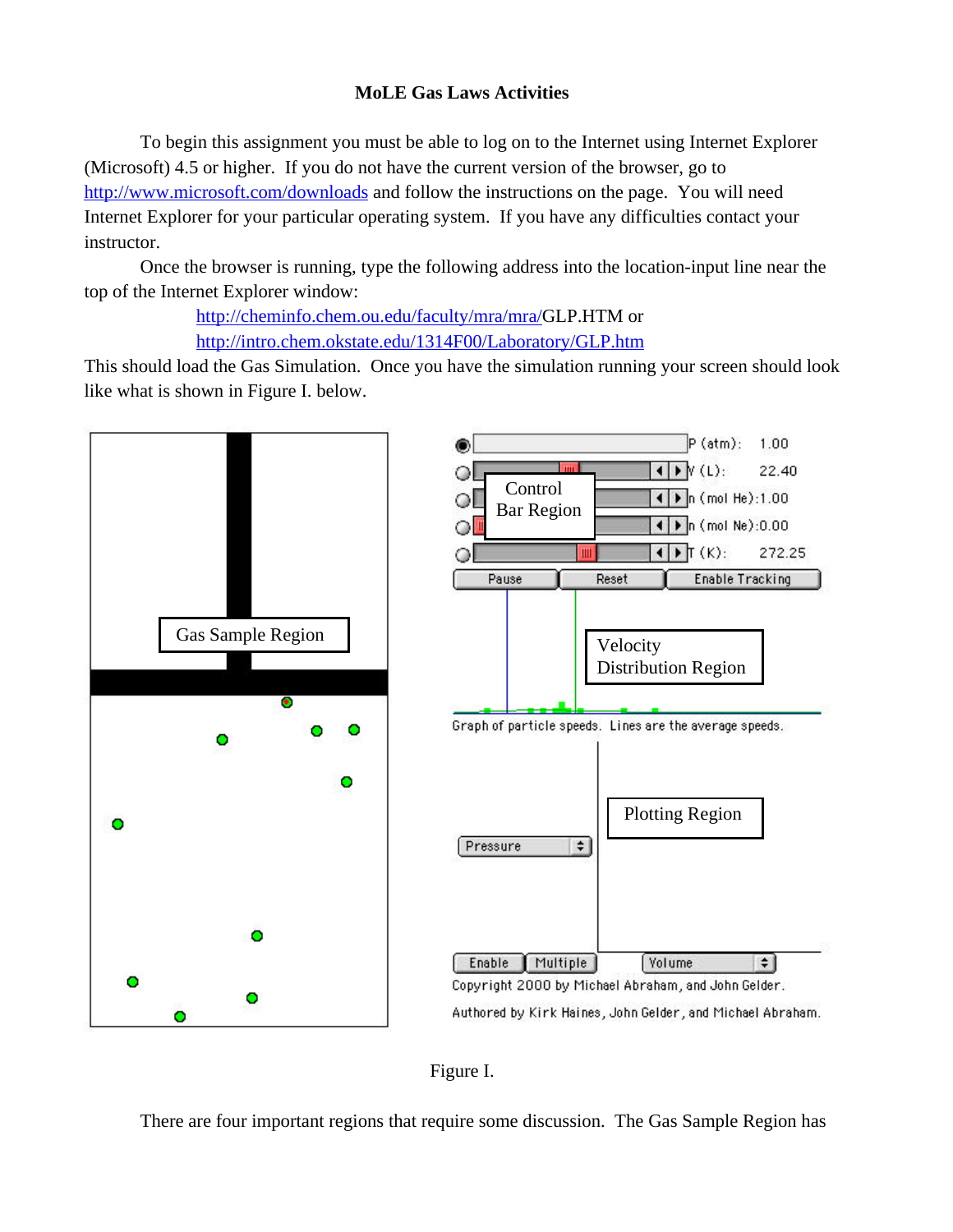the most activity. It is a container with a plunger. To explore the behavior of the gas sample you can change the variables located in the Control Bar Region. The Control Bar Region shows five scrollbars bars, one for pressure (in units of atmospheres), one for volume (in units of liters), two for mol of gas (one for He gas and the other for Ne gas), and one for temperature (in units of Kelvins). To the left of each scrollbar is a radio button. When selected, that particular variable (called the dependent variable) is calculated based on the value of the other four variables. In the default mode the pressure scrollbar's radio button is selected so the pressure of the gas sample is being calculated.

As a simple exploration try moving each of the scrollbars and observe the effect on the gas sample. These effects will be address in more detail in this experiment. You can click the mouse on the Reset button located below the temperature scrollbar to return to the original conditions. The Pause button will suspend the motion in the gas sample while the Enable Tracking button will turn the red tracking line on and off.

The Velocity Distribution Region shows a plot of the velocity distribution in the gas sample. Observe the behavior of this region while changing each of the variables in the Control Bar Region.

Finally the Plotting Region shows an *xy* graph with a popup menu on each axis. Selecting the popup menu on either axis provides a list of the variables shown in the Control Bar Region. The two buttons, Enable and Multiple are used when plotting pairs of variables. For example, in Figure I. pressure has been selected on the *y*-axis and volume is selected on the *x*-axis. Clicking on the Enable button causes a change in the Control Bar Region, activating the pressure and volume scrollbars, and deactivating the mol and temperature scrollbars. Moving either the pressure or volume scrollbar will generate a plot of those two variables in the Plotting Region. What kind of plot is shown? The Multiple button allows two or more plots to be superimposed.

When you are finished exploring this plotting feature click the buttons until they read Enable and Multiple.

Got the hang of it? If you have any questions check with another student in the class, your instructor.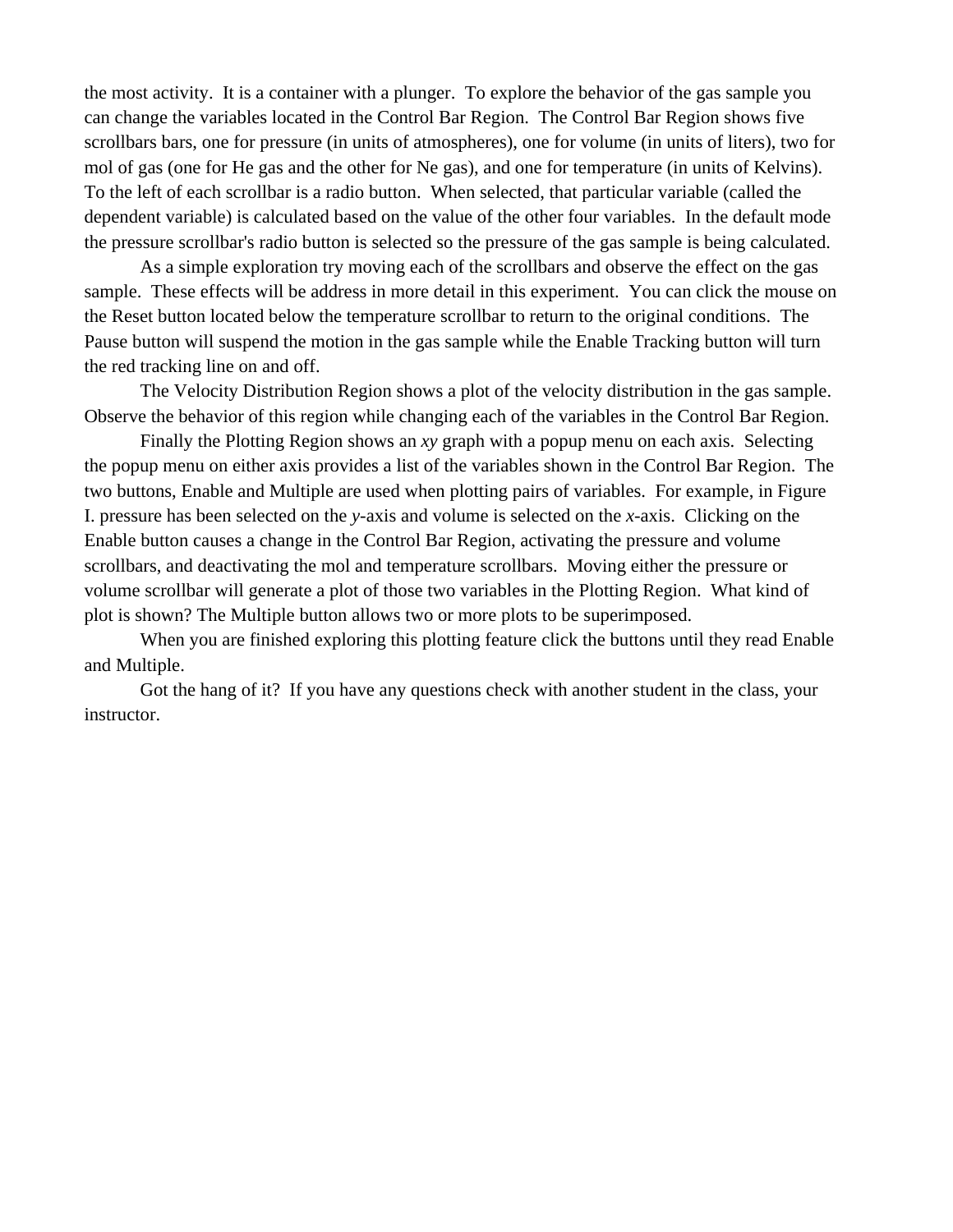## **Gas Pressure and Volume Relationships Exp. Computer Simulation -A**

Name\_\_\_\_\_\_\_\_\_\_\_\_\_\_\_\_\_\_\_\_\_\_\_\_\_\_\_\_\_\_\_\_ Lab Section\_\_\_\_\_\_\_\_\_\_\_\_\_\_\_\_\_\_\_\_\_\_\_\_\_\_\_

Problem Statement: How are the pressure and volume of a gas sample related?

- I. Data Collection:
	- A. Open the Gas Law Simulation program and observe and describe, in the space below, the activity in the Gas Sample window. Consider using the some or all of the following terms in your description: particles, atoms, molecules, collisions, velocity, energy, force.

B. One of the objects in the window is colored differently than the others. Enable the tracking function and trace the path of a particle from one side of the screen to the other in the space below. Explain any changes in velocity or direction that you observe.

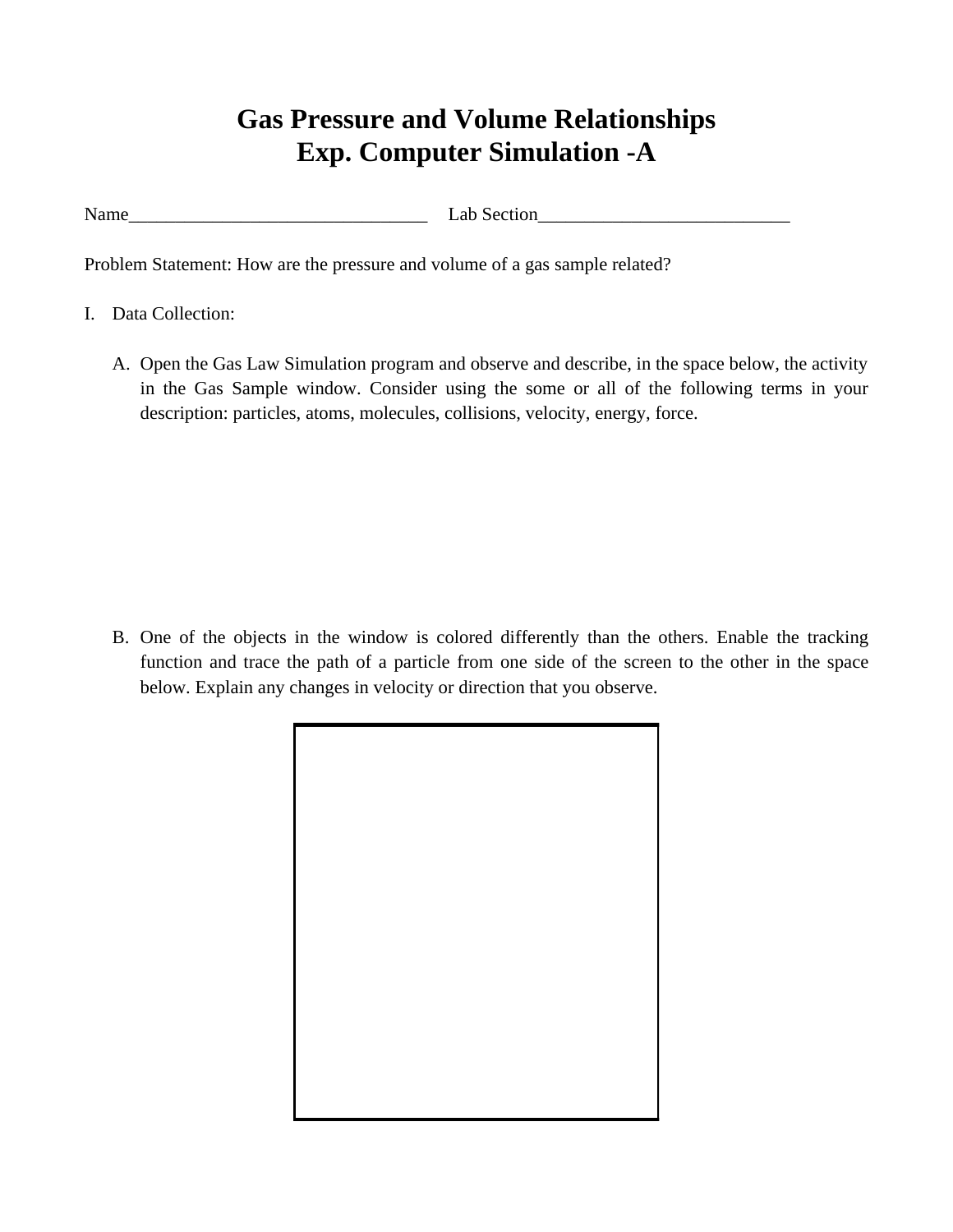C. Record the values for pressure, volume and temperature on the digital read-outs of the Control Bar window.

D. Observe the action in the Velocity Distribution window. Relate what you see with the behavior of the objects in the Gas Sample window.

Click the Pause button and sketch and label the graph in the space below.

E. Using the controls in the Control Bar window, fix Pressure as a dependent variable by clicking on its radio button. Change the volume of the container using the Volume slider bar and observe what happens to the pressure of the system. Also observe what happens in the Velocity Distribution window. Explain how the activity in the Gas Sample window accounts for your observations.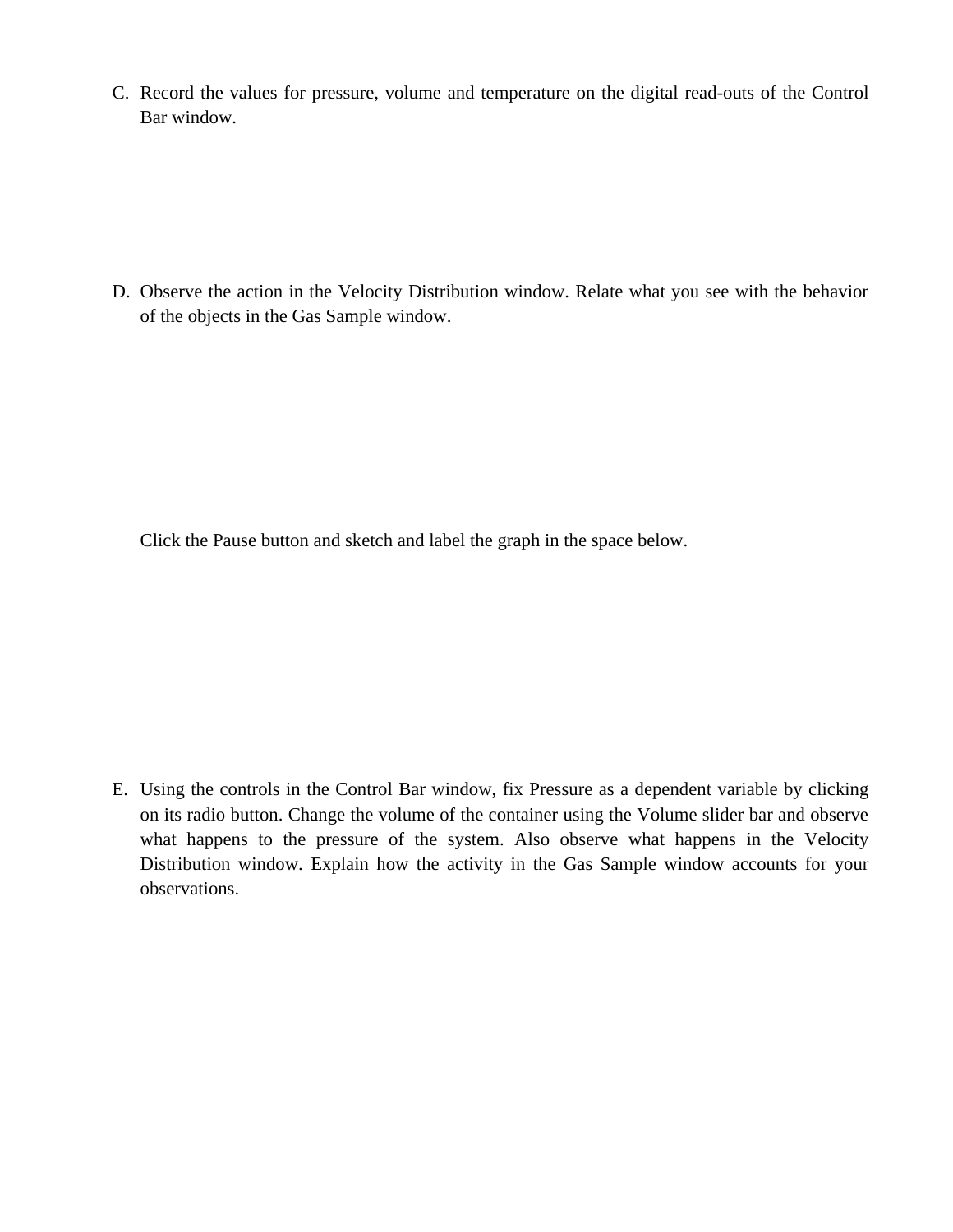F. Collect five additional observations of volume/pressure relationships and record all of your data in the following table.

| <b>Data Table</b> |        |
|-------------------|--------|
| Pressure          | Volume |
|                   |        |
|                   |        |
|                   |        |
|                   |        |
|                   |        |
|                   |        |
|                   |        |
|                   |        |
|                   |        |

- II. Data Analysis:
	- E. What patterns are shown in these data? It might be helpful to graph the data. Try to come up with an algebraic equation that expresses the pattern you found,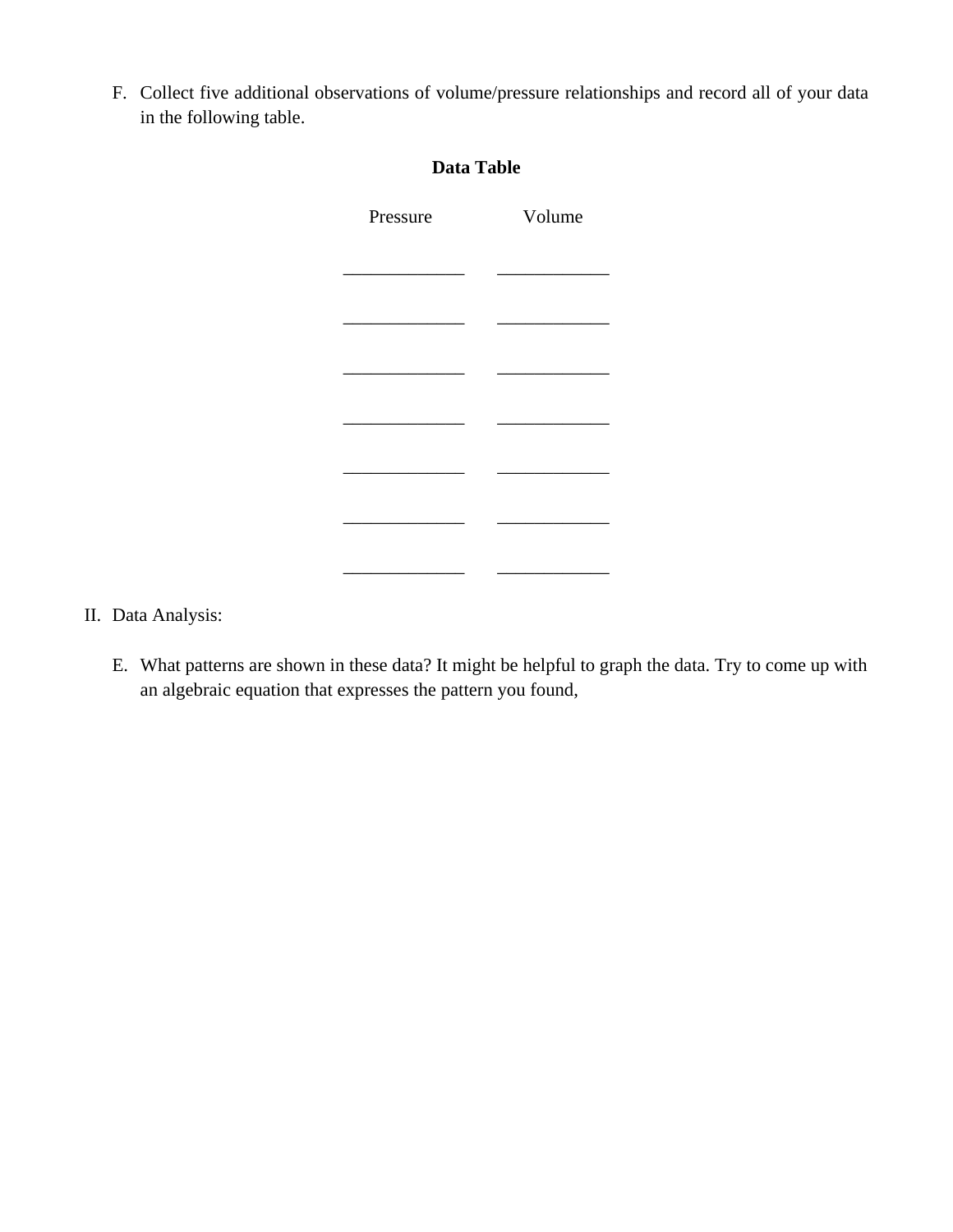- III. Interpretation and Conclusions:
	- A. How are the pressure and volume of a gas sample related?

B. Relate what you observed concerning the motion of objects in this activity with your observations in experiment E-1A of your *Inquiries into Chemistry* laboratory manual.

C. Using your data, predict the pressure of a gas sample at a volume of 100L. Show how you made your prediction.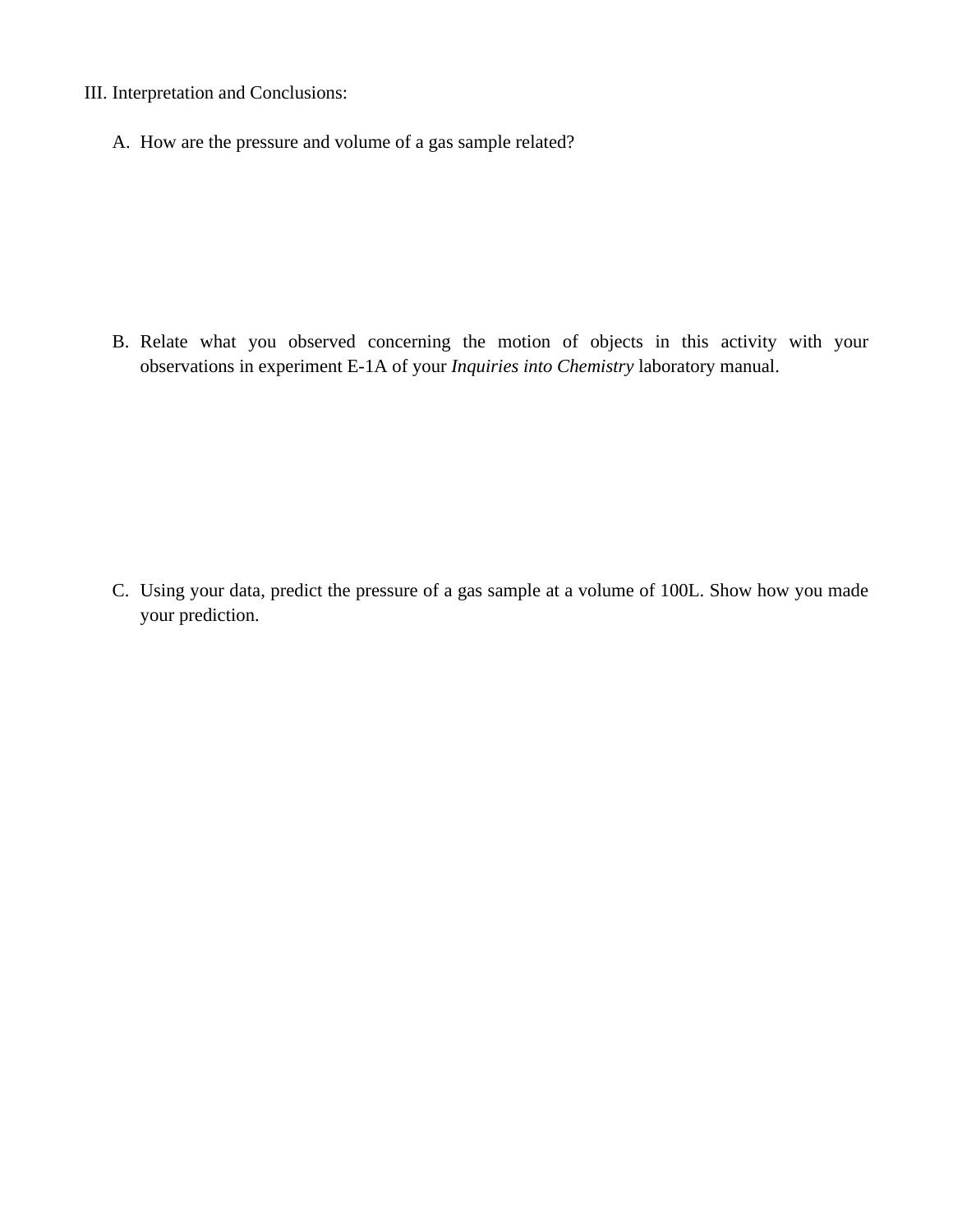## **Gas Pressure and Temperature Relationships Exp. Computer Simulation -B**

Name Lab Section

Problem Statement: How are the pressure and temperature of a gas sample related?

- I. Data Collection:
	- A. Record the values for pressure, volume and temperature on the digital read-outs of the Controls window.

B. Observe the action in the Velocity Distribution window. Relate what you see with the behavior of the objects in the Gas Sample window.

Click the Pause button and sketch and label the graph in the space below.

B. Using the controls in the Control Bar window, change the temperature in the container and observe what happens to the pressure of the system. Also observe what happens in the Velocity Distribution window. Explain how the activity in the Gas Sample window accounts for your observations.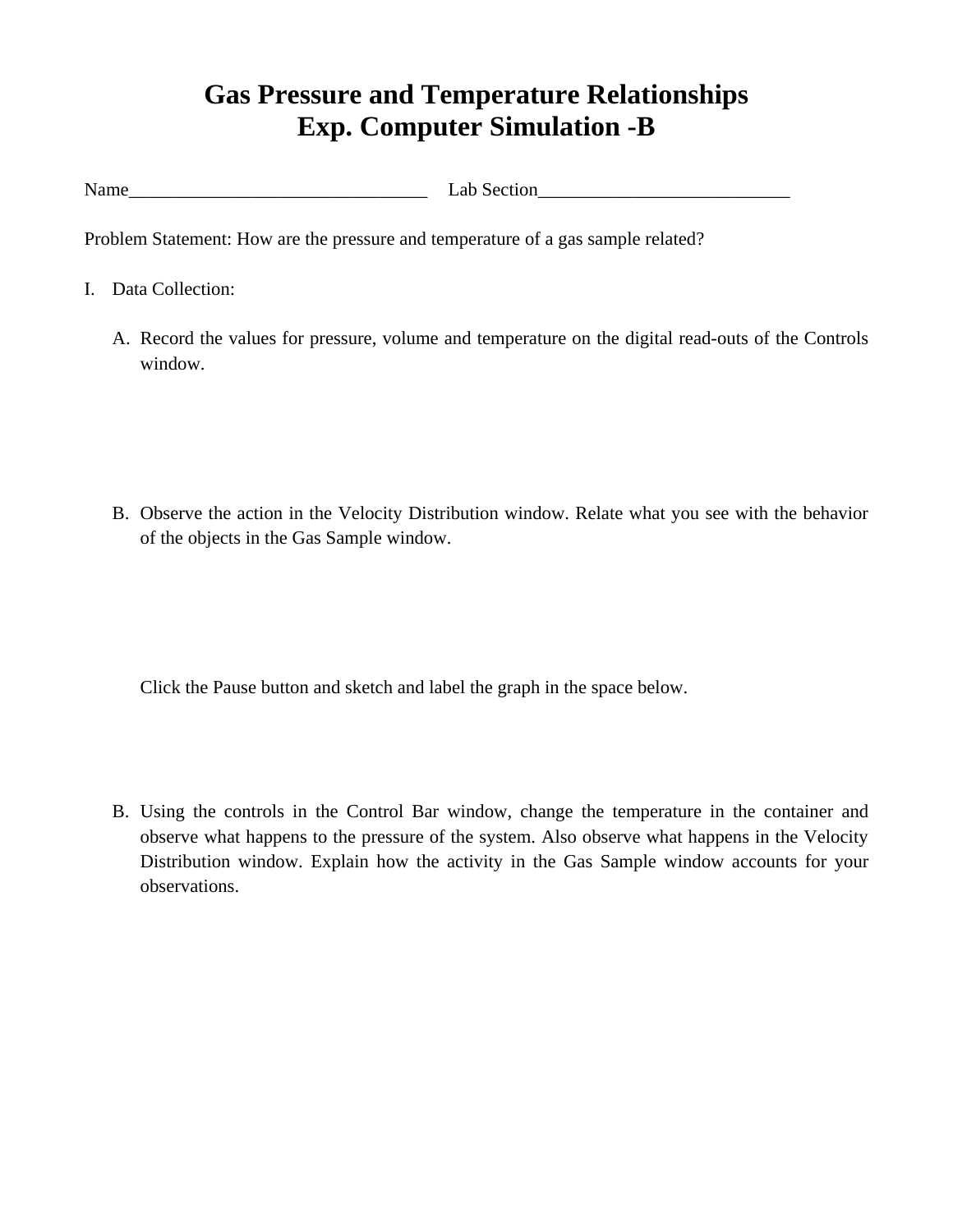C. Collect five additional observations of pressure/temperature relationships and record all of your data in the following table.

| <b>Data Table</b> |             |
|-------------------|-------------|
| Pressure          | Temperature |
|                   |             |
|                   |             |
|                   |             |
|                   |             |
|                   |             |
|                   |             |
|                   |             |
|                   |             |
|                   |             |

- II. Data Analysis:
	- A. What patterns are shown in these data? It might be helpful to graph the data. Try to come up with an algebraic equation that expresses the pattern you found.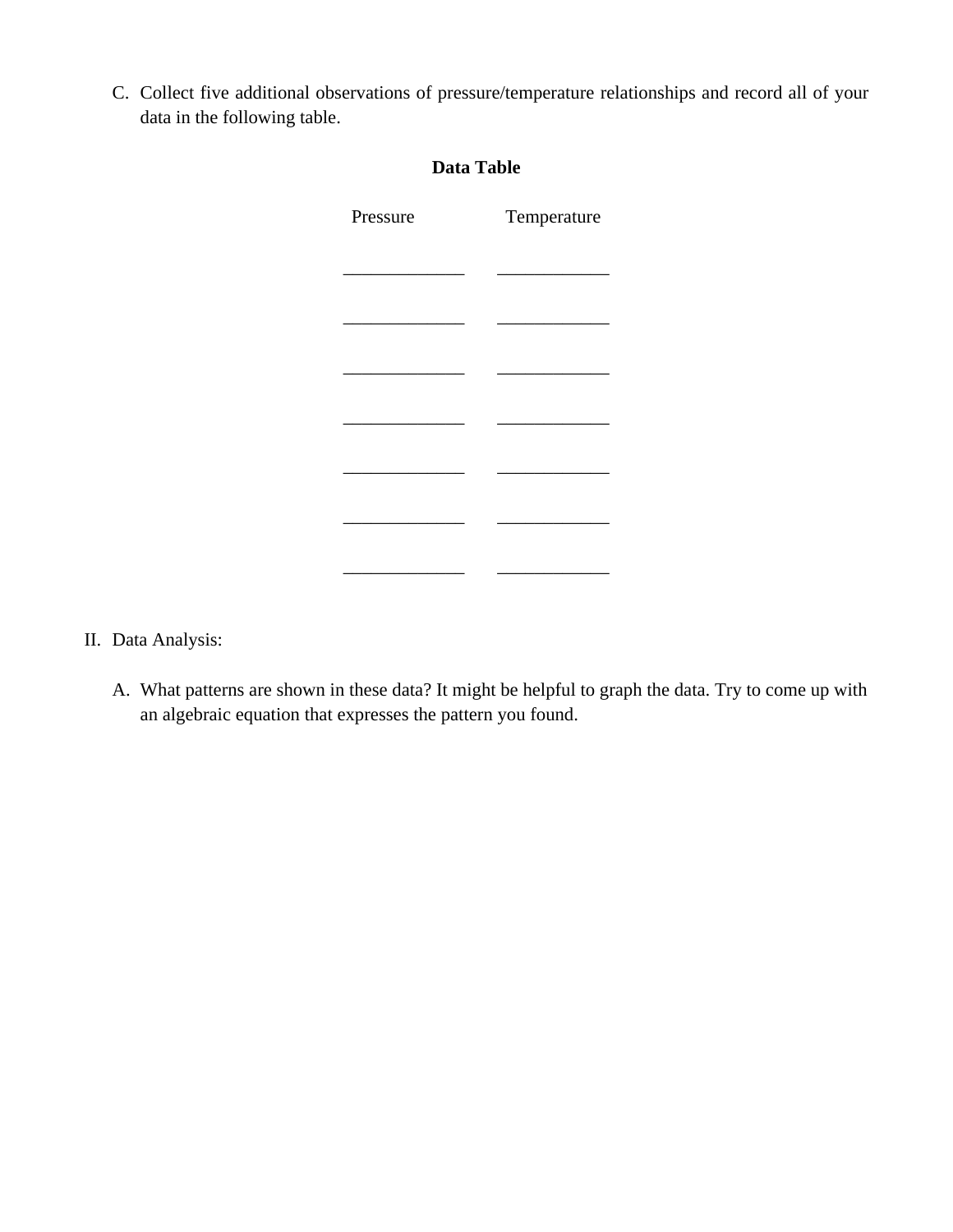- III. Interpretation and Conclusions:
	- A. How are the pressure and temperature of a gas sample related?

B. Relate what you observed concerning the motion of objects in this activity with your observations in experiment E-1 B of your *Inquiries into Chemistry* laboratory manual.

C. Using your data, predict the pressure of a gas sample at a temperature of 10 Kelvins. Show how you made your prediction.